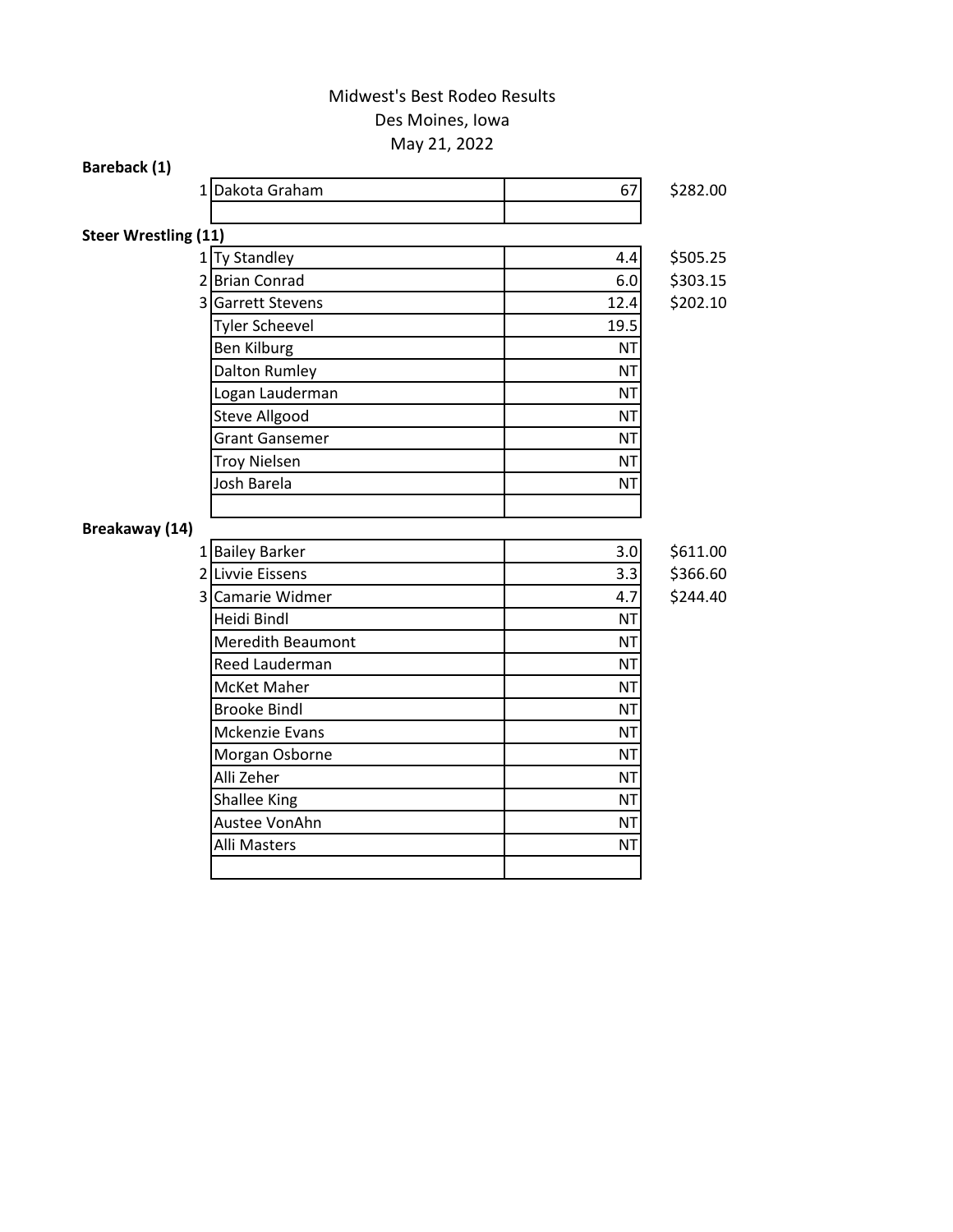## **Calf Roping (14)**

| 1 Chance Oftedahl     | 9.2       | \$611.00 |
|-----------------------|-----------|----------|
| 21<br>Cody Huber      | 11.4      | \$366.60 |
| <b>3 Dexter Davis</b> | 13.2      | \$244.40 |
| Clay Ellis            | 13.7      |          |
| <b>Judd Grover</b>    | 13.8      |          |
| Jackson Haug          | 14.0      |          |
| Kash Paulsen          | 17.5      |          |
| JB Bound              | 21.9      |          |
| Jaxson Davis          | <b>NT</b> |          |
| Drake Foutch          | <b>NT</b> |          |
| <b>Chance Fleming</b> | <b>NT</b> |          |
| Cauy Masters          | <b>NT</b> |          |
| Dawson Davis          | <b>NT</b> |          |
| Sam Swaim             | ΝT        |          |

## **O40 Calf Roping (1)**

| 1 040 Bill Huber | \$305.50 |
|------------------|----------|
|                  |          |

**Saddle Bronc (3)**

| 1 Zane Magner        | \$376.00 |
|----------------------|----------|
| <b>IBrandon Ross</b> |          |
| Colton Steiber       |          |

## **Team Roping (21)**

| 1 Chance Oftedahl / Ryan VonAhn | 5.5       | \$686.20 | \$686.20          |
|---------------------------------|-----------|----------|-------------------|
| 2 Trent Schuldt / Chad Day      | 5.7       | \$514.65 | \$514.65          |
| 3 Cam Schroeder / JW Nelson     | 6.4       |          | \$343.10 \$343.10 |
| 4 Jared Meyers / Joel Meyers    | 7.3       | \$171.55 | \$171.55          |
| Leroy Miller / Bub Goings       | 10.5      |          |                   |
| Lane Gable / Cole Stevens       | 11.5      |          |                   |
| Chance Fleming / Cody Huber     | 15.2      |          |                   |
| Josh Mongan / Kevin Fitzgerald  | 15.5      |          |                   |
| Judd Grover / Clay Ellis        | ΝT        |          |                   |
| Cash Tharp / Donnie Mcneece     | <b>NT</b> |          |                   |
| Easton Kerby / Lane Gray        | <b>NT</b> |          |                   |
| Tyler Niehaus / Trevor Niehaus  | <b>NT</b> |          |                   |
| JB Bound / Dylan Breitsprecher  | <b>NT</b> |          |                   |
| Brad Cartwright / Josh Jay      | <b>NT</b> |          |                   |
| Carsyn Tharp / Will Haug        | ΝT        |          |                   |
| Randy Simmons / Chris Brennan   | <b>NT</b> |          |                   |
| Joe Kane / Hunter Martin        | <b>NT</b> |          |                   |
| Ryan Tharp / Jack Haug          | <b>NT</b> |          |                   |
| Paxton Reese / Cole Werkman     | <b>NT</b> |          |                   |
| Chad Martin / Laramie Ogden     | <b>NT</b> |          |                   |
| Ethan Griffin / JW Beck         | DRAW OUT  |          |                   |
|                                 |           |          |                   |